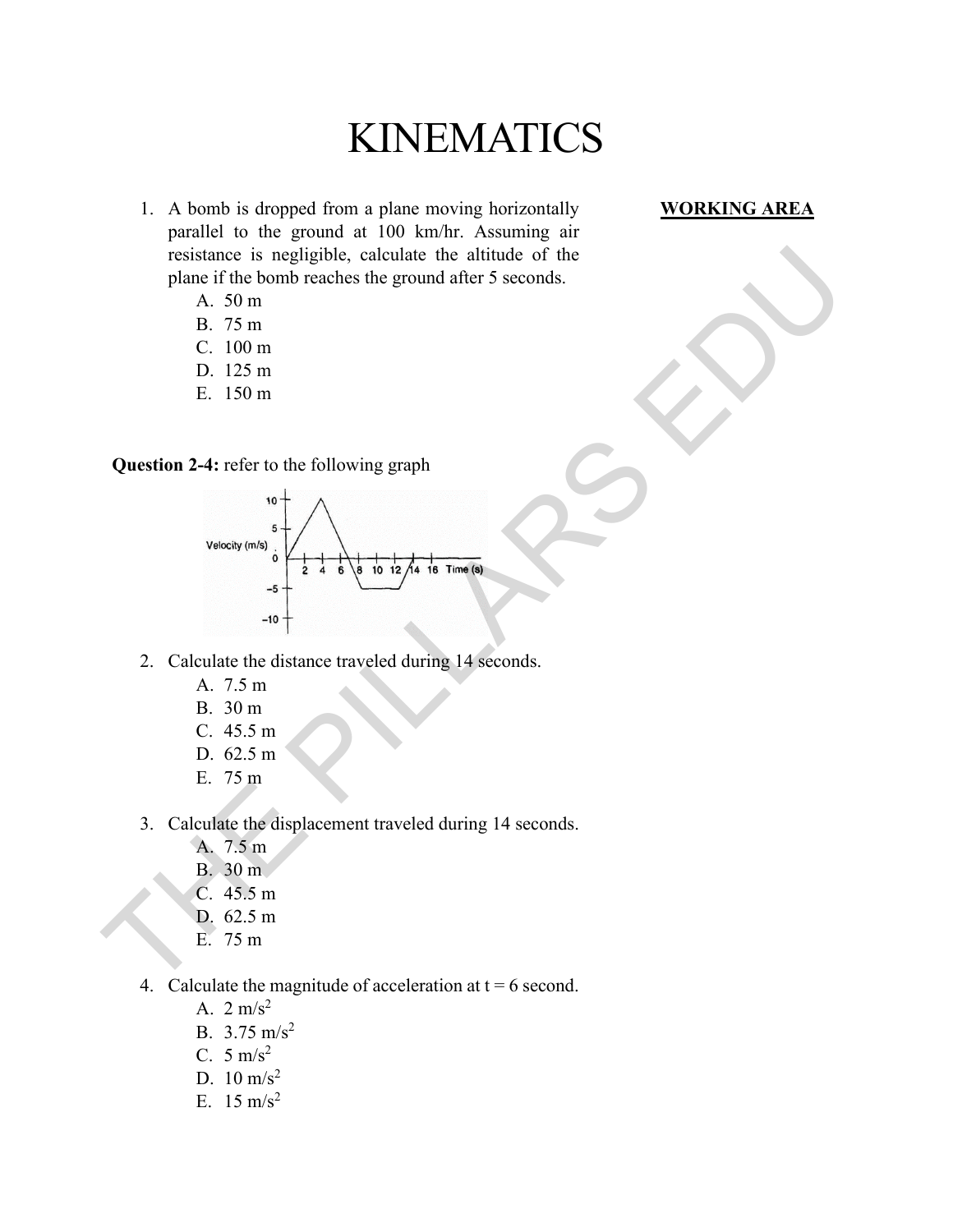- 5. A boy kicked a ball at an angle of  $45^\circ$  above the ground. Neglecting air resistance, compared to 45°, what would happen to the range of the ball if it was kicked at 30°?
	- A. The range will increase.
	- B. The range will remain the same.
	- C. The range will decrease.
	- D. Initial velocity must be known to compared both angles.

- E. Maximum height of the ball must be known to compared both angles.
- 6. Which of the statement(s) is true for an object moving at constant speed? 1. Initial velocity must be known to compared<br>
both angles.<br>
L. Maximum height of the ball must be known to<br>
compared both angles.<br>
<br> **C.** Which of the statement(s) is true for an object moving<br>
at constant speed?<br>
I. The
	- I. The acceleration must be zero.
	- II. The velocity must be constant.
	- III. It can be moving in circular motion.
	- A. I only
	- B. II only
	- C. III only
	- D. I and II only
	- E. I, II, III

7. Which statement below is true when the ball reaches the maximum point of a projectile motion?

- A. The acceleration is zero and the velocity is zero.
- B. The acceleration is not zero and the velocity is zero.
- C. The acceleration is zero and the velocity is not zero.
- D. The acceleration is not zero and the velocity is not zero.
- E. None of the above.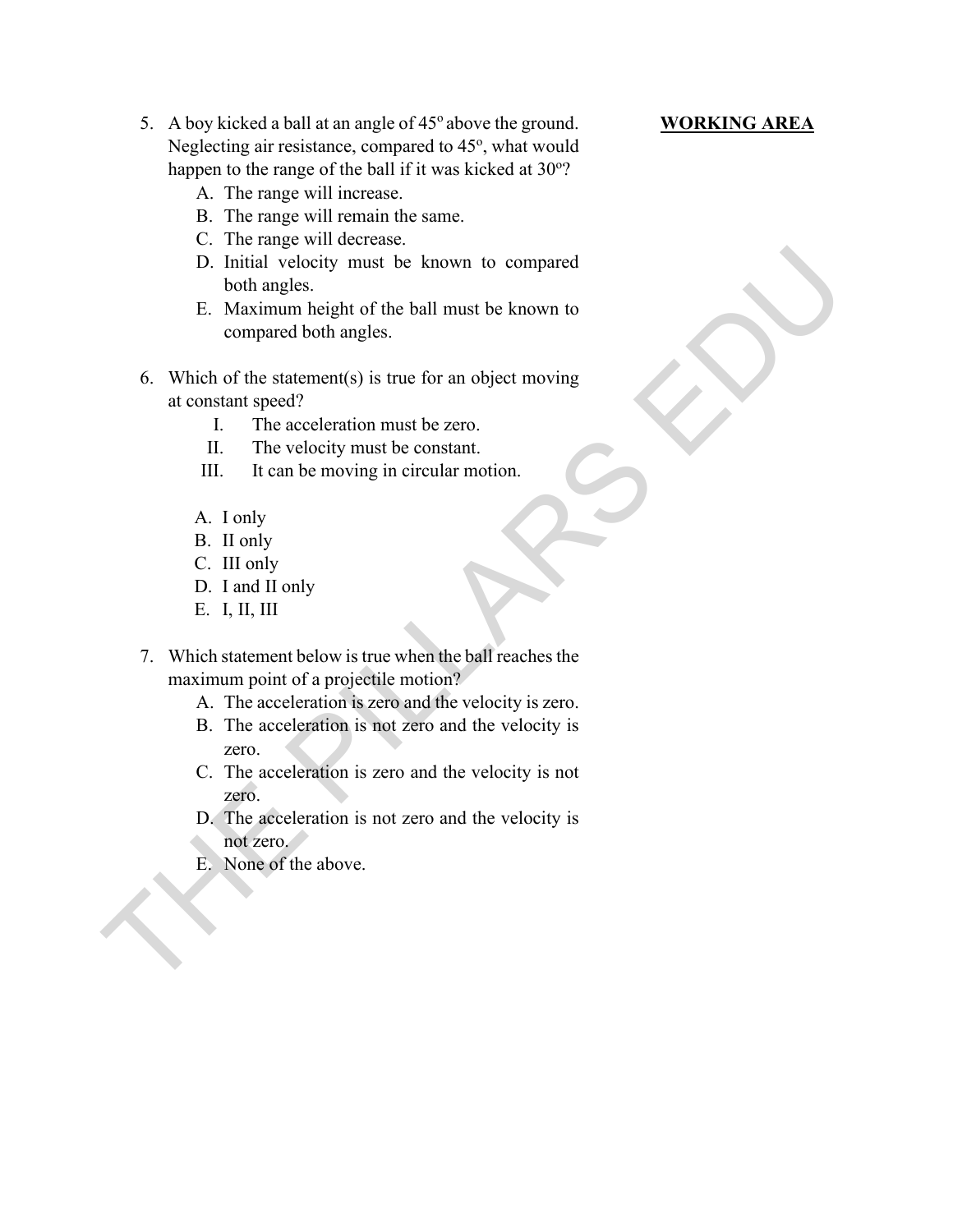# **Question 8-10** refer to the graph below



- 8. During which interval is the velocity decreasing?
	- A. A only
	- B. B and D only
	- C. C only
	- D. A and E only
	- E. None of the above
- 9. During which in interval is the object moving at greatest speed?
	- A. A
	- B. B
	- C. C
	- D. D
	- E. E
- 10. A ball is dropped from a tower of height *H*. When it reaches the bottom the final velocity is *v*. What the new velocity of it was dropped from *2H*?
	- A. *v*
	- **B.**  $2v$
	- C. 4 *v*
	- D. *½ v*
	- E.  $\sqrt{2}$  *v*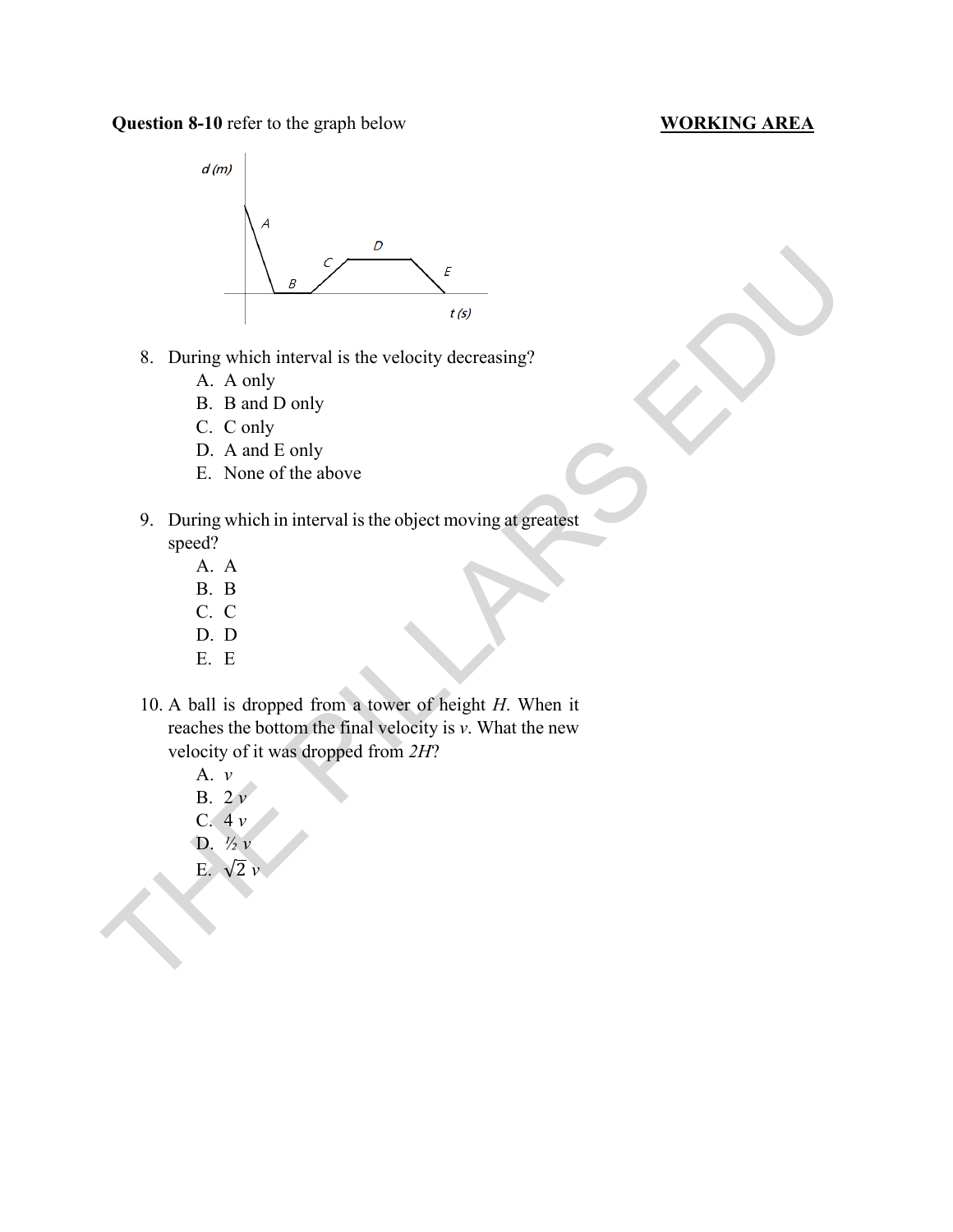#### **Question 11-13**

A projectile is launched at an angle from level ground. Assume air resistance is negligible.



- A. Horizontal velocity
- B. Vertical velocity
- C. Horizontal acceleration
- D. Vertical acceleration
- E. Angle of launch
- 11. Which of the above choices is not constant throughout the flight of the projectile?
- 12. Which of the above choices is zero throughout the flight of the projectile?
- 13. Which of the above choice changes direction during the flight of the projectile?

# **Question 14-15**

A ball is thrown horizontally at 40 m/s from a tower that strikes the ground after 3 seconds. A. Horizontal velocity<br>
B. Vertical velocity<br>
B. Vertical velocity<br>
C. Horizontal acceleration<br>
D. Vertical acceleration<br>
E. Angle of launch<br>
H. Which of the shove choices is not constant throughout<br>
the flight of the pro

- 14. What is the height of the tower?
	- A. 15 m
	- B. 25 m
	- C. 35 m
	- D. 45 m
	- E. 55 m
- 15. What is the final velocity of the tower?
	- A.  $30 \text{ m/s}$ 
		- B. 40 m/s
		- C. 50 m/s
		- D. 60 m/s
		- E. 70 m/s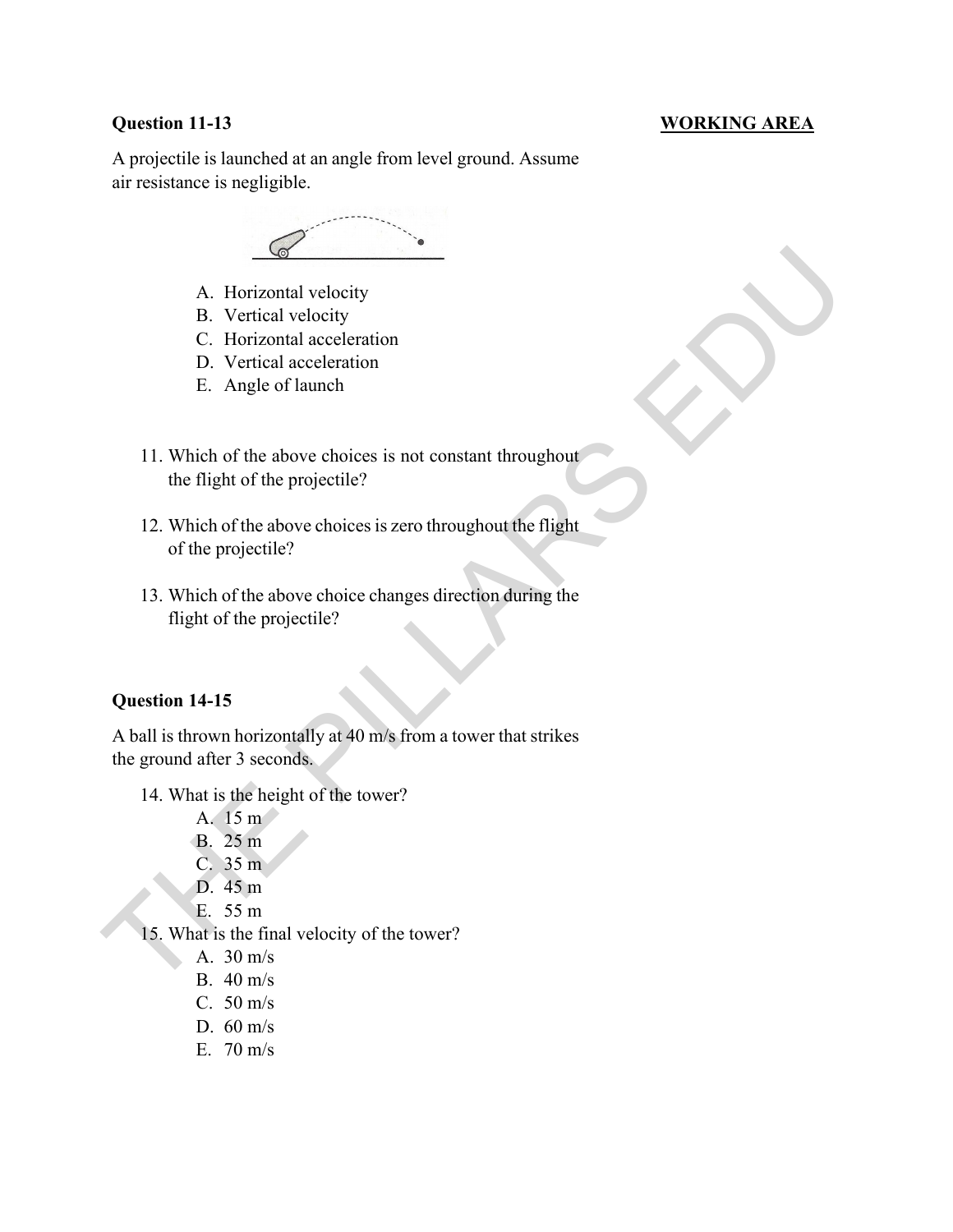16. Two balls, X and Y, are thrown horizontally from a table. Given that ball Y is heavier than ball X and both balls roll off the table at the same velocity, neglecting air resistance, which of the following shows their correct trajectories?



- 17. Two cars, A and B, begin moving from a starting line at time  $t = 0$  and race over a total distance D. The graph shows their respective distances from the starting line as functions of time. Correct statements about the cars include which of the following?
	- I. At time  $t_1$ , car A has a greater speed than car B.
	- II. II. At time  $t_1$ , car A is closer to the finish line than car B.
	- III. Car A crosses the finish line first.

A. I only

- B. II only
- C. I and III only
- D. II and III only
- E. I, II, and III